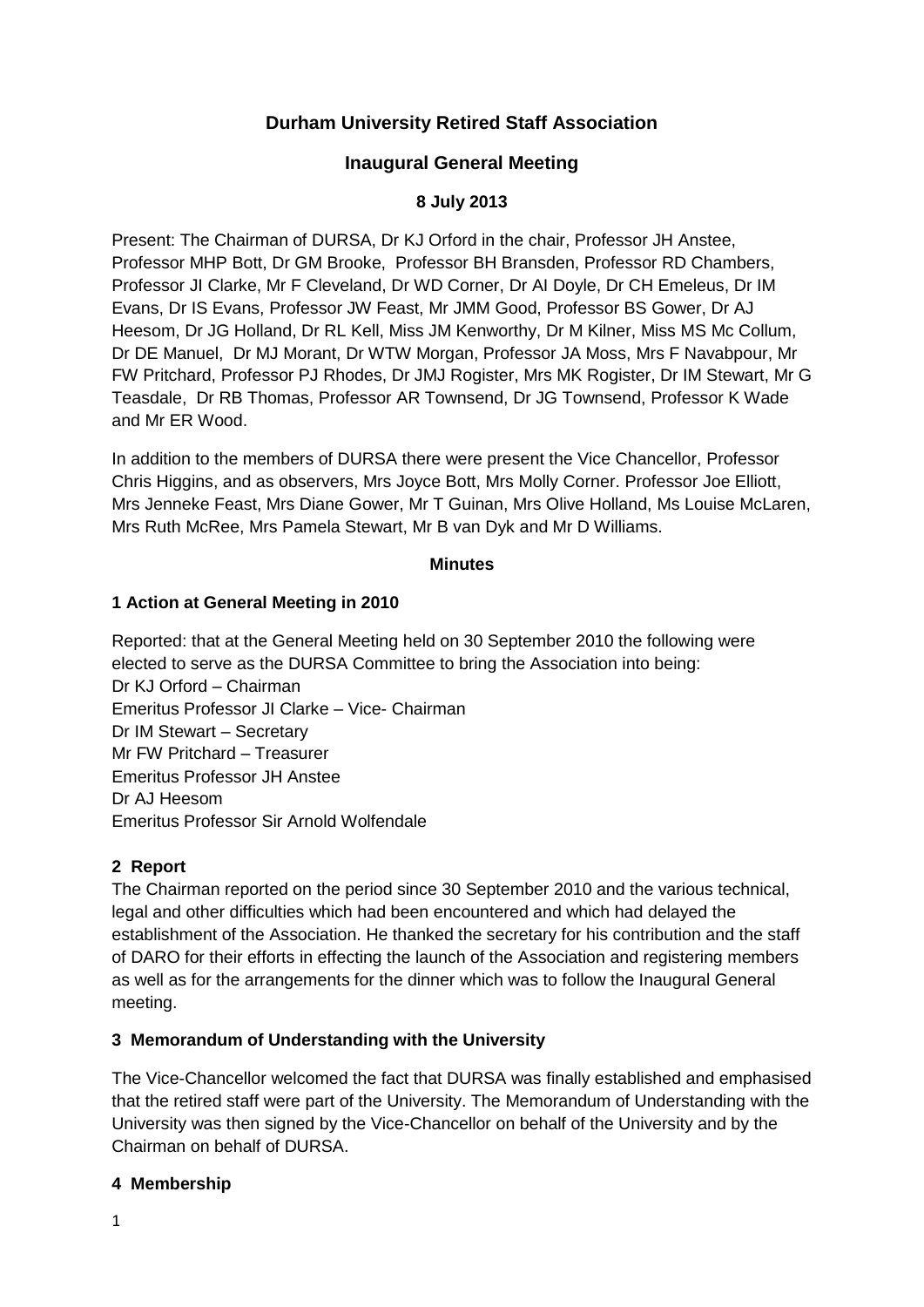Reported: that, starting in May 2013, the invitations to join DURSA had been sent out to those retired University staff on record with the request that the invitation be forwarded to excolleagues who might not have received it. It was explained that Data Protection provisions had made it difficult to trace retired staff but at the time of the meeting 83 retired staff had registered as members. A number had made a point of expressing their regret that they could not get to the Inaugural Meeting. Some problems had been experienced during the registration process which of necessity for reasons of economy, had had to be based on the system for alumni. There was a brief discussion of the benefits of membership and accessibility to periodicals in JSTOR.

### **5 Nominations for Membership of the Committee**

a) Reported: that nominations had been invited for the offices of Chairman, Vice-Chairman, Secretary and Treasurer and for not more than three other members but that none had been received.

b) Noted: that the present Committee had recommended:

That, initially at least, the Committee should not exceed nine in number.

That in future all members be elected to serve for renewable three year periods. That to establish a system whereby one third of the Committee retires each year, the members elected in 2013 serve for one, two or three years, and to this end; That at their first meeting the newly elected Committee members draw lots or otherwise determine which one third of their number shall retire in 2014, which one third in 2015 and which one third in 2016.

c) Noted: also that the current Committee had been conscious that its composition did not reflect the composition of the likely membership of DURSA and had very much hoped that nominations would ensure a committee representative of both men and women and of all categories of former staff whether academic, administrative, clerical, technical, departmental, college or other.

d) The Chairman drew attention to the desirability of a degree of continuity and the Vice-Chairman indicated his willingness to stand down in favour of a younger member.

e) In the absence of nominations the Chairman proposed that, subject to regular reporting back to the membership and until an Annual General Meeting in about a year's time, the current committee should remain in being with a somewhat fluid membership and using cooption to achieve a more representative composition.

f) Agreed: in the absence of objections to proceed on the above basis.

### **6 Future Activities.**

The Chairman outlined his vision for DURSA not merely as a dining club or social gathering but as making a real contribution to the University and not only in fund-raising terms. The Committee should draw up a list of specific aims and invited members to let him have proposals. Sponsored lectures, lectures from experts in their fields and, in a social context, making use of visitors to the University were all suggested at the meeting.